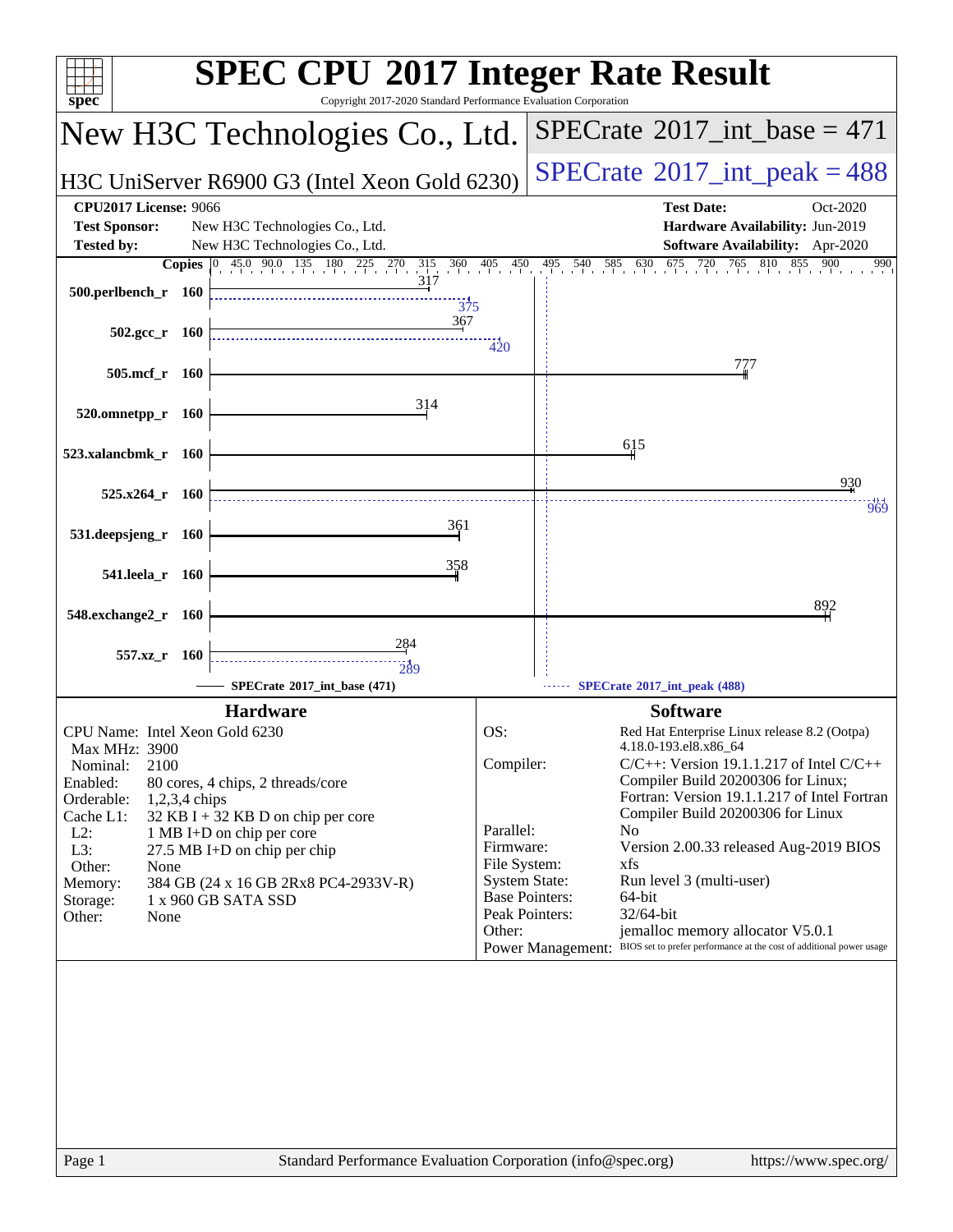

Copyright 2017-2020 Standard Performance Evaluation Corporation

## New H3C Technologies Co., Ltd.

H3C UniServer R6900 G3 (Intel Xeon Gold 6230)  $\left|$  [SPECrate](http://www.spec.org/auto/cpu2017/Docs/result-fields.html#SPECrate2017intpeak)<sup>®</sup>[2017\\_int\\_peak = 4](http://www.spec.org/auto/cpu2017/Docs/result-fields.html#SPECrate2017intpeak)88

**[Test Sponsor:](http://www.spec.org/auto/cpu2017/Docs/result-fields.html#TestSponsor)** New H3C Technologies Co., Ltd. **[Hardware Availability:](http://www.spec.org/auto/cpu2017/Docs/result-fields.html#HardwareAvailability)** Jun-2019 **[Tested by:](http://www.spec.org/auto/cpu2017/Docs/result-fields.html#Testedby)** New H3C Technologies Co., Ltd. **[Software Availability:](http://www.spec.org/auto/cpu2017/Docs/result-fields.html#SoftwareAvailability)** Apr-2020

**[CPU2017 License:](http://www.spec.org/auto/cpu2017/Docs/result-fields.html#CPU2017License)** 9066 **[Test Date:](http://www.spec.org/auto/cpu2017/Docs/result-fields.html#TestDate)** Oct-2020

 $SPECTate$ <sup>®</sup>[2017\\_int\\_base =](http://www.spec.org/auto/cpu2017/Docs/result-fields.html#SPECrate2017intbase) 471

### **[Results Table](http://www.spec.org/auto/cpu2017/Docs/result-fields.html#ResultsTable)**

|                                   |               |                |              | <b>Base</b>    |       |                | <b>Peak</b> |               |                |              |                |              |                |              |  |
|-----------------------------------|---------------|----------------|--------------|----------------|-------|----------------|-------------|---------------|----------------|--------------|----------------|--------------|----------------|--------------|--|
| <b>Benchmark</b>                  | <b>Copies</b> | <b>Seconds</b> | <b>Ratio</b> | <b>Seconds</b> | Ratio | <b>Seconds</b> | Ratio       | <b>Copies</b> | <b>Seconds</b> | <b>Ratio</b> | <b>Seconds</b> | <b>Ratio</b> | <b>Seconds</b> | <b>Ratio</b> |  |
| $500.$ perlbench_r                | 160           | 805            | 316          | 803            | 317   | 803            | 317         | 160           | 677            | 376          | 679            | 375          | 679            | 375          |  |
| $502.\text{gcc}$ _r               | 160           | 618            | 367          | 618            | 367   | 618            | 366         | 160           | 539            | 420          | 539            | 420          | 539            | 420          |  |
| $505$ .mcf r                      | 160           | 334            | 774          | 333            | 777   | 332            | 779         | 160           | 334            | 774          | 333            | 777          | 332            | 779          |  |
| 520.omnetpp_r                     | 160           | 667            | 314          | 667            | 315   | 668            | 314         | 160           | 667            | 314          | 667            | 315          | 668            | 314          |  |
| 523.xalancbmk r                   | 160           | 277            | 611          | 275            | 615   | 275            | 615         | 160           | 277            | 611          | 275            | 615          | 275            | 615          |  |
| 525.x264 r                        | 160           | 302            | 929          | 301            | 930   | 300            | 934         | 160           | 289            | 969          | 287            | 977          | 291            | 964          |  |
| 531.deepsjeng_r                   | 160           | 508            | 361          | 509            | 360   | 507            | 362         | 160           | 508            | 361          | 509            | 360          | 507            | 362          |  |
| 541.leela r                       | 160           | 744            | 356          | 737            | 360   | 740            | 358         | 160           | 744            | 356          | 737            | 360          | 740            | 358          |  |
| 548.exchange2_r                   | 160           | 470            | 891          | 466            | 899   | 470            | 892         | 160           | 470            | 891          | 466            | 899          | 470            | 892          |  |
| 557.xz r                          | 160           | 608            | 284          | 609            | 284   | 608            | 284         | 160           | 597            | <u>289</u>   | 599            | 288          | 597            | 290          |  |
| $SPECrate^{\circ}2017$ int base = |               |                | 471          |                |       |                |             |               |                |              |                |              |                |              |  |
| $C = 1$                           |               |                | $\sim$       |                |       |                |             |               |                |              |                |              |                |              |  |

**[SPECrate](http://www.spec.org/auto/cpu2017/Docs/result-fields.html#SPECrate2017intpeak)[2017\\_int\\_peak =](http://www.spec.org/auto/cpu2017/Docs/result-fields.html#SPECrate2017intpeak) 488**

Results appear in the [order in which they were run](http://www.spec.org/auto/cpu2017/Docs/result-fields.html#RunOrder). Bold underlined text [indicates a median measurement](http://www.spec.org/auto/cpu2017/Docs/result-fields.html#Median).

### **[Compiler Notes](http://www.spec.org/auto/cpu2017/Docs/result-fields.html#CompilerNotes)**

The inconsistent Compiler version information under Compiler Version section is due to a discrepancy in Intel Compiler. The correct version of C/C++ compiler is: Version 19.1.1.217 Build 20200306 Compiler for Linux The correct version of Fortran compiler is: Version 19.1.1.217 Build 20200306 Compiler for Linux

### **[Submit Notes](http://www.spec.org/auto/cpu2017/Docs/result-fields.html#SubmitNotes)**

 The numactl mechanism was used to bind copies to processors. The config file option 'submit' was used to generate numactl commands to bind each copy to a specific processor. For details, please see the config file.

### **[Operating System Notes](http://www.spec.org/auto/cpu2017/Docs/result-fields.html#OperatingSystemNotes)**

Stack size set to unlimited using "ulimit -s unlimited"

### **[Environment Variables Notes](http://www.spec.org/auto/cpu2017/Docs/result-fields.html#EnvironmentVariablesNotes)**

```
Environment variables set by runcpu before the start of the run:
LD_LIBRARY_PATH =
      "/home/speccpu/lib/intel64:/home/speccpu/lib/ia32:/home/speccpu/je5.0.1-
      32"
MALLOC_CONF = "retain:true"
```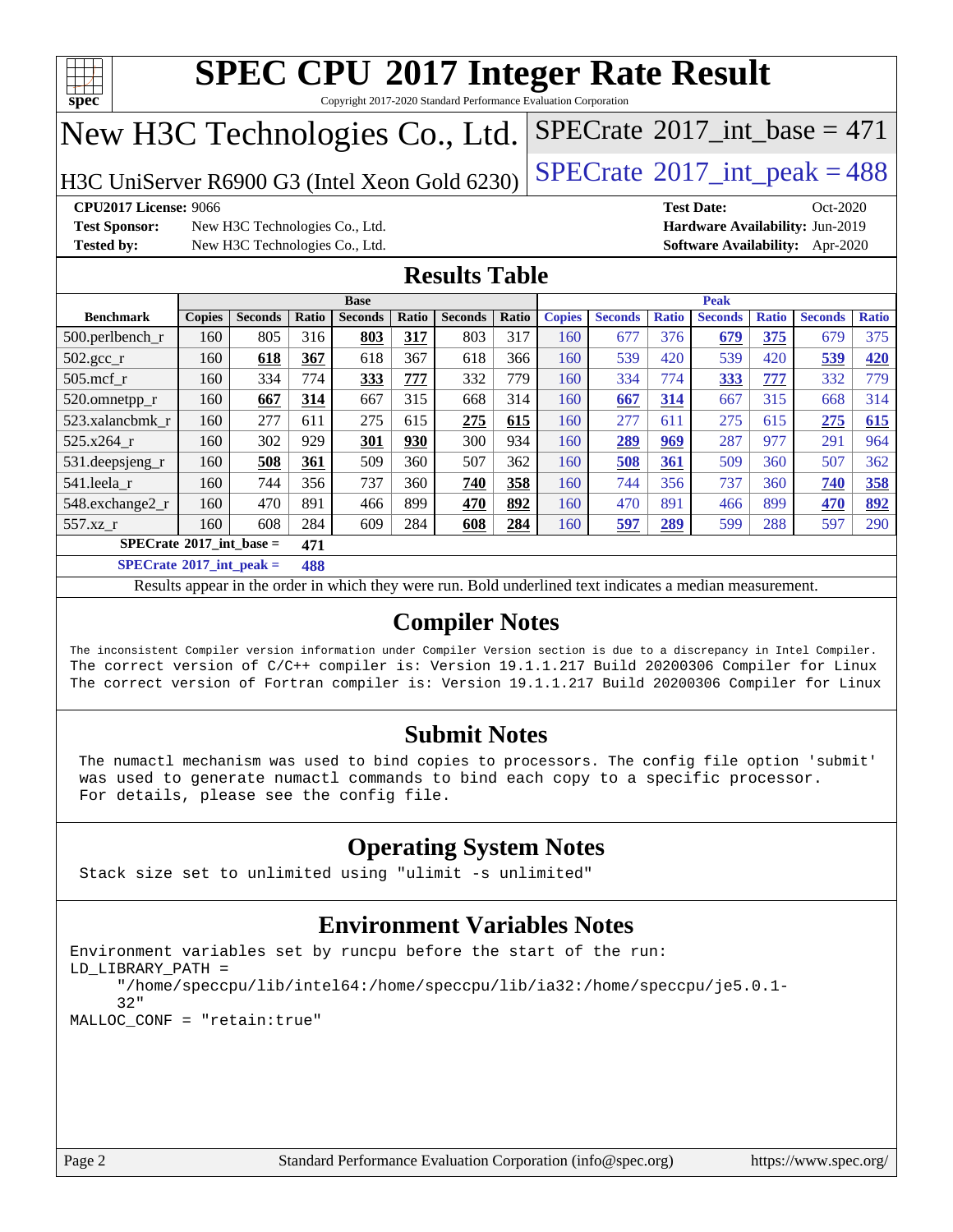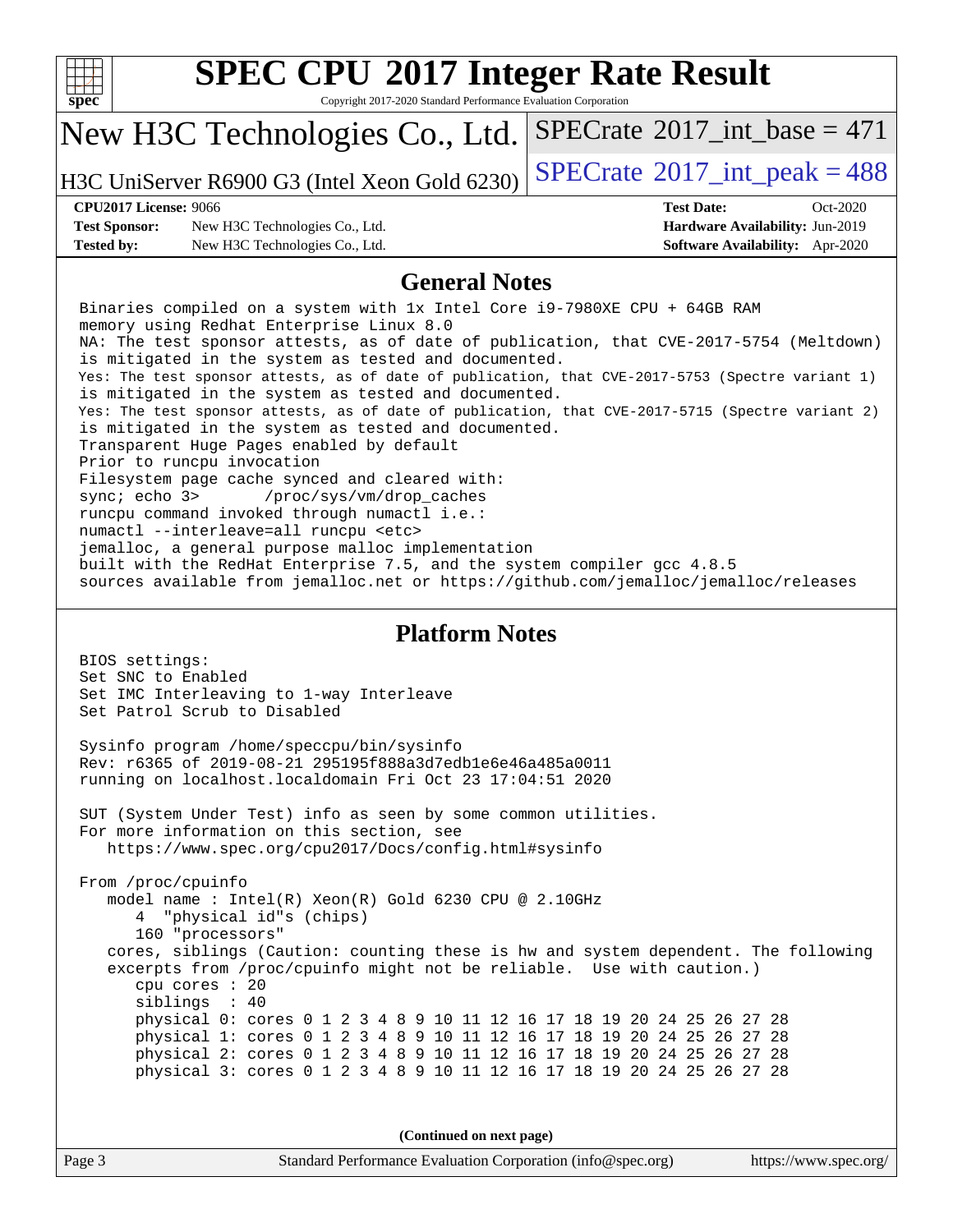

Copyright 2017-2020 Standard Performance Evaluation Corporation

## New H3C Technologies Co., Ltd.

H3C UniServer R6900 G3 (Intel Xeon Gold 6230)  $\left|$  [SPECrate](http://www.spec.org/auto/cpu2017/Docs/result-fields.html#SPECrate2017intpeak)<sup>®</sup>[2017\\_int\\_peak = 4](http://www.spec.org/auto/cpu2017/Docs/result-fields.html#SPECrate2017intpeak)88

 $SPECrate$ <sup>®</sup>[2017\\_int\\_base =](http://www.spec.org/auto/cpu2017/Docs/result-fields.html#SPECrate2017intbase) 471

**[Test Sponsor:](http://www.spec.org/auto/cpu2017/Docs/result-fields.html#TestSponsor)** New H3C Technologies Co., Ltd. **[Hardware Availability:](http://www.spec.org/auto/cpu2017/Docs/result-fields.html#HardwareAvailability)** Jun-2019 **[Tested by:](http://www.spec.org/auto/cpu2017/Docs/result-fields.html#Testedby)** New H3C Technologies Co., Ltd. **[Software Availability:](http://www.spec.org/auto/cpu2017/Docs/result-fields.html#SoftwareAvailability)** Apr-2020

**[CPU2017 License:](http://www.spec.org/auto/cpu2017/Docs/result-fields.html#CPU2017License)** 9066 **[Test Date:](http://www.spec.org/auto/cpu2017/Docs/result-fields.html#TestDate)** Oct-2020

#### **[Platform Notes \(Continued\)](http://www.spec.org/auto/cpu2017/Docs/result-fields.html#PlatformNotes)**

| From 1scpu:                  |                                                                                      |
|------------------------------|--------------------------------------------------------------------------------------|
| Architecture:                | x86 64                                                                               |
| $CPU$ op-mode( $s$ ):        | $32$ -bit, $64$ -bit                                                                 |
| Byte Order:                  | Little Endian                                                                        |
| CPU(s):                      | 160                                                                                  |
| On-line CPU(s) list: $0-159$ |                                                                                      |
| Thread( $s$ ) per core:      | 2                                                                                    |
| $Core(s)$ per socket:        | 20                                                                                   |
| Socket(s):                   | 4                                                                                    |
| NUMA $node(s):$              | 8                                                                                    |
| Vendor ID:                   | GenuineIntel                                                                         |
| CPU family:                  | 6                                                                                    |
| Model:                       | 85                                                                                   |
| Model name:                  | $Intel(R)$ Xeon $(R)$ Gold 6230 CPU @ 2.10GHz                                        |
| Stepping:                    | 7                                                                                    |
| CPU MHz:                     | 3359.110                                                                             |
| CPU max MHz:                 | 3900.0000                                                                            |
| CPU min MHz:                 | 800.0000                                                                             |
| BogoMIPS:                    | 4200.00                                                                              |
| Virtualization:              | $VT - x$                                                                             |
| Lld cache:                   | 32K                                                                                  |
| Lli cache:                   | 32K                                                                                  |
| L2 cache:                    | 1024K                                                                                |
| L3 cache:                    | 28160K                                                                               |
| NUMA node0 CPU(s):           | $0-2, 5, 6, 10-12, 15, 16, 80-82, 85, 86, 90-92, 95, 96$                             |
| NUMA nodel CPU(s):           | 3, 4, 7-9, 13, 14, 17-19, 83, 84, 87-89, 93, 94, 97-99                               |
| NUMA $node2$ $CPU(s)$ :      | 20-22, 25, 26, 30-32, 35, 36, 100-102, 105, 106, 110-112, 115, 116                   |
| NUMA node3 CPU(s):           | 23, 24, 27-29, 33, 34, 37-39, 103, 104, 107-109, 113, 114, 117-119                   |
| NUMA $node4$ $CPU(s):$       | 40-42, 45, 46, 50-52, 55, 56, 120-122, 125, 126, 130-132, 135, 136                   |
| NUMA $node5$ $CPU(s):$       | 43, 44, 47-49, 53, 54, 57-59, 123, 124, 127-129, 133, 134, 137-139                   |
| NUMA node6 CPU(s):           | 60-62, 65, 66, 70-72, 75, 76, 140-142, 145, 146, 150-152, 155, 156                   |
| NUMA node7 CPU(s):           | 63, 64, 67-69, 73, 74, 77-79, 143, 144, 147-149, 153, 154, 157-159                   |
| Flaqs:                       | fpu vme de pse tsc msr pae mce cx8 apic sep mtrr pge mca cmov                        |
|                              | pat pse36 clflush dts acpi mmx fxsr sse sse2 ss ht tm pbe syscall nx pdpelgb rdtscp  |
|                              | lm constant_tsc art arch_perfmon pebs bts rep_good nopl xtopology nonstop_tsc cpuid  |
|                              | aperfmperf pni pclmulqdq dtes64 monitor ds_cpl vmx smx est tm2 ssse3 sdbg fma cx16   |
|                              | xtpr pdcm pcid dca sse4_1 sse4_2 x2apic movbe popcnt tsc_deadline_timer aes xsave    |
|                              | avx f16c rdrand lahf_lm abm 3dnowprefetch cpuid_fault epb cat_13 cdp_13              |
|                              | invpcid_single intel_ppin ssbd mba ibrs ibpb stibp ibrs_enhanced tpr_shadow vnmi     |
|                              | flexpriority ept vpid fsgsbase tsc_adjust bmil hle avx2 smep bmi2 erms invpcid rtm   |
|                              | cqm mpx rdt_a avx512f avx512dq rdseed adx smap clflushopt clwb intel_pt avx512cd     |
|                              | avx512bw avx512vl xsaveopt xsavec xgetbvl xsaves cgm_llc cgm_occup_llc cgm_mbm_total |
|                              | cqm_mbm_local dtherm ida arat pln pts pku ospke avx512_vnni md_clear flush_l1d       |
| arch_capabilities            |                                                                                      |
| /proc/cpuinfo cache data     |                                                                                      |
| cache size : 28160 KB        |                                                                                      |
|                              |                                                                                      |

**(Continued on next page)**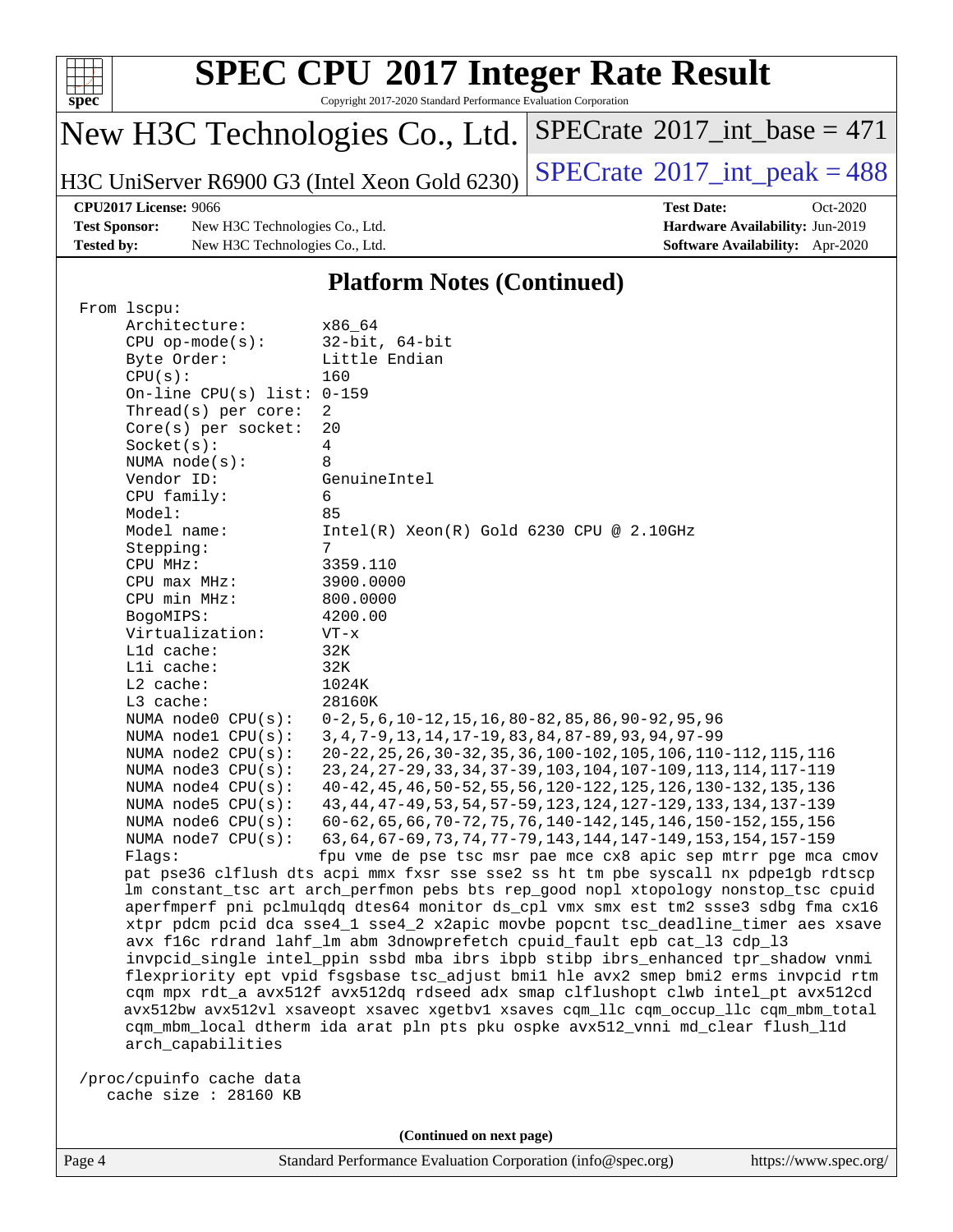

Copyright 2017-2020 Standard Performance Evaluation Corporation

## New H3C Technologies Co., Ltd.

H3C UniServer R6900 G3 (Intel Xeon Gold 6230) [SPECrate](http://www.spec.org/auto/cpu2017/Docs/result-fields.html#SPECrate2017intpeak)<sup>®</sup>2017\_int\_peak =  $488$ 

 $SPECrate$ <sup>®</sup>[2017\\_int\\_base =](http://www.spec.org/auto/cpu2017/Docs/result-fields.html#SPECrate2017intbase) 471

**[Test Sponsor:](http://www.spec.org/auto/cpu2017/Docs/result-fields.html#TestSponsor)** New H3C Technologies Co., Ltd. **[Hardware Availability:](http://www.spec.org/auto/cpu2017/Docs/result-fields.html#HardwareAvailability)** Jun-2019 **[Tested by:](http://www.spec.org/auto/cpu2017/Docs/result-fields.html#Testedby)** New H3C Technologies Co., Ltd. **[Software Availability:](http://www.spec.org/auto/cpu2017/Docs/result-fields.html#SoftwareAvailability)** Apr-2020

**[CPU2017 License:](http://www.spec.org/auto/cpu2017/Docs/result-fields.html#CPU2017License)** 9066 **[Test Date:](http://www.spec.org/auto/cpu2017/Docs/result-fields.html#TestDate)** Oct-2020

#### **[Platform Notes \(Continued\)](http://www.spec.org/auto/cpu2017/Docs/result-fields.html#PlatformNotes)**

| From numactl --hardware WARNING: a numactl 'node' might or might not correspond to a |                                    |               |                                                                                    |              |                |    |  |     |    |  |                          |  |  |  |  |  |
|--------------------------------------------------------------------------------------|------------------------------------|---------------|------------------------------------------------------------------------------------|--------------|----------------|----|--|-----|----|--|--------------------------|--|--|--|--|--|
| physical chip.                                                                       |                                    |               |                                                                                    |              |                |    |  |     |    |  |                          |  |  |  |  |  |
|                                                                                      |                                    |               | $available: 8 nodes (0-7)$                                                         |              |                |    |  |     |    |  |                          |  |  |  |  |  |
|                                                                                      |                                    |               | node 0 cpus: 0 1 2 5 6 10 11 12 15 16 80 81 82 85 86 90 91 92 95 96                |              |                |    |  |     |    |  |                          |  |  |  |  |  |
|                                                                                      |                                    |               | node 0 size: 46685 MB                                                              |              |                |    |  |     |    |  |                          |  |  |  |  |  |
|                                                                                      |                                    |               | node 0 free: 46177 MB                                                              |              |                |    |  |     |    |  |                          |  |  |  |  |  |
|                                                                                      |                                    |               | node 1 cpus: 3 4 7 8 9 13 14 17 18 19 83 84 87 88 89 93 94 97 98 99                |              |                |    |  |     |    |  |                          |  |  |  |  |  |
|                                                                                      |                                    |               | node 1 size: 48379 MB                                                              |              |                |    |  |     |    |  |                          |  |  |  |  |  |
|                                                                                      |                                    |               | node 1 free: 47370 MB                                                              |              |                |    |  |     |    |  |                          |  |  |  |  |  |
|                                                                                      |                                    |               | node 2 cpus: 20 21 22 25 26 30 31 32 35 36 100 101 102 105 106 110 111 112 115 116 |              |                |    |  |     |    |  |                          |  |  |  |  |  |
|                                                                                      |                                    |               | node 2 size: 48379 MB                                                              |              |                |    |  |     |    |  |                          |  |  |  |  |  |
|                                                                                      |                                    |               | node 2 free: 48001 MB                                                              |              |                |    |  |     |    |  |                          |  |  |  |  |  |
|                                                                                      |                                    |               | node 3 cpus: 23 24 27 28 29 33 34 37 38 39 103 104 107 108 109 113 114 117 118 119 |              |                |    |  |     |    |  |                          |  |  |  |  |  |
|                                                                                      |                                    |               | node 3 size: 48379 MB                                                              |              |                |    |  |     |    |  |                          |  |  |  |  |  |
|                                                                                      |                                    |               | node 3 free: 48050 MB                                                              |              |                |    |  |     |    |  |                          |  |  |  |  |  |
|                                                                                      |                                    |               | node 4 cpus: 40 41 42 45 46 50 51 52 55 56 120 121 122 125 126 130 131 132 135 136 |              |                |    |  |     |    |  |                          |  |  |  |  |  |
|                                                                                      |                                    |               | node 4 size: 48379 MB                                                              |              |                |    |  |     |    |  |                          |  |  |  |  |  |
|                                                                                      |                                    |               | node 4 free: 48239 MB                                                              |              |                |    |  |     |    |  |                          |  |  |  |  |  |
|                                                                                      |                                    |               | node 5 cpus: 43 44 47 48 49 53 54 57 58 59 123 124 127 128 129 133 134 137 138 139 |              |                |    |  |     |    |  |                          |  |  |  |  |  |
|                                                                                      |                                    |               | node 5 size: 48352 MB                                                              |              |                |    |  |     |    |  |                          |  |  |  |  |  |
|                                                                                      |                                    |               | node 5 free: 48226 MB                                                              |              |                |    |  |     |    |  |                          |  |  |  |  |  |
|                                                                                      |                                    |               | node 6 cpus: 60 61 62 65 66 70 71 72 75 76 140 141 142 145 146 150 151 152 155 156 |              |                |    |  |     |    |  |                          |  |  |  |  |  |
|                                                                                      |                                    |               | node 6 size: 48379 MB                                                              |              |                |    |  |     |    |  |                          |  |  |  |  |  |
|                                                                                      |                                    |               | node 6 free: 48253 MB                                                              |              |                |    |  |     |    |  |                          |  |  |  |  |  |
|                                                                                      |                                    |               | node 7 cpus: 63 64 67 68 69 73 74 77 78 79 143 144 147 148 149 153 154 157 158 159 |              |                |    |  |     |    |  |                          |  |  |  |  |  |
|                                                                                      |                                    |               | node 7 size: 48376 MB                                                              |              |                |    |  |     |    |  |                          |  |  |  |  |  |
|                                                                                      |                                    |               | node 7 free: 48125 MB                                                              |              |                |    |  |     |    |  |                          |  |  |  |  |  |
| node distances:                                                                      |                                    |               |                                                                                    |              |                |    |  |     |    |  |                          |  |  |  |  |  |
| node                                                                                 | $\overline{\phantom{0}}$           | $\mathbf{1}$  | $\overline{2}$                                                                     | 3            | $\overline{4}$ | 5  |  | 6 7 |    |  |                          |  |  |  |  |  |
| 0:                                                                                   | 10                                 | 11            | 21                                                                                 | 21           | 21             | 21 |  | 21  | 21 |  |                          |  |  |  |  |  |
| 1:                                                                                   | 11                                 | 10            | 21                                                                                 | 21           | 21             | 21 |  | 21  | 21 |  |                          |  |  |  |  |  |
| 2:                                                                                   | 21                                 | 21            | 10                                                                                 | 11           | 21             | 21 |  | 21  | 21 |  |                          |  |  |  |  |  |
| 3:                                                                                   | 21                                 | 21            | 11                                                                                 | 10           | 21             | 21 |  | 21  | 21 |  |                          |  |  |  |  |  |
| 4:                                                                                   | 21                                 | 21            | 21                                                                                 | 21           | 10             | 11 |  | 21  | 21 |  |                          |  |  |  |  |  |
| 5:                                                                                   | 21                                 | 21            | 21                                                                                 | 21           | 11             | 10 |  | 21  | 21 |  |                          |  |  |  |  |  |
| 6:                                                                                   | 21                                 | 21            | 21                                                                                 | 21           | 21             | 21 |  | 10  | 11 |  |                          |  |  |  |  |  |
| 7:                                                                                   | 21                                 | 21            | 21                                                                                 | 21           | 21             | 21 |  | 11  | 10 |  |                          |  |  |  |  |  |
|                                                                                      |                                    |               |                                                                                    |              |                |    |  |     |    |  |                          |  |  |  |  |  |
| From /proc/meminfo                                                                   |                                    |               |                                                                                    |              |                |    |  |     |    |  |                          |  |  |  |  |  |
| MemTotal:                                                                            |                                    |               |                                                                                    | 394559696 kB |                |    |  |     |    |  |                          |  |  |  |  |  |
|                                                                                      |                                    |               | HugePages_Total:                                                                   |              | 0              |    |  |     |    |  |                          |  |  |  |  |  |
|                                                                                      |                                    | Hugepagesize: |                                                                                    |              | 2048 kB        |    |  |     |    |  |                          |  |  |  |  |  |
|                                                                                      | From /etc/*release* /etc/*version* |               |                                                                                    |              |                |    |  |     |    |  |                          |  |  |  |  |  |
| os-release:                                                                          |                                    |               |                                                                                    |              |                |    |  |     |    |  |                          |  |  |  |  |  |
|                                                                                      |                                    |               | NAME="Red Hat Enterprise Linux"                                                    |              |                |    |  |     |    |  |                          |  |  |  |  |  |
|                                                                                      |                                    |               |                                                                                    |              |                |    |  |     |    |  |                          |  |  |  |  |  |
|                                                                                      |                                    |               |                                                                                    |              |                |    |  |     |    |  | (Continued on next page) |  |  |  |  |  |
|                                                                                      |                                    |               |                                                                                    |              |                |    |  |     |    |  |                          |  |  |  |  |  |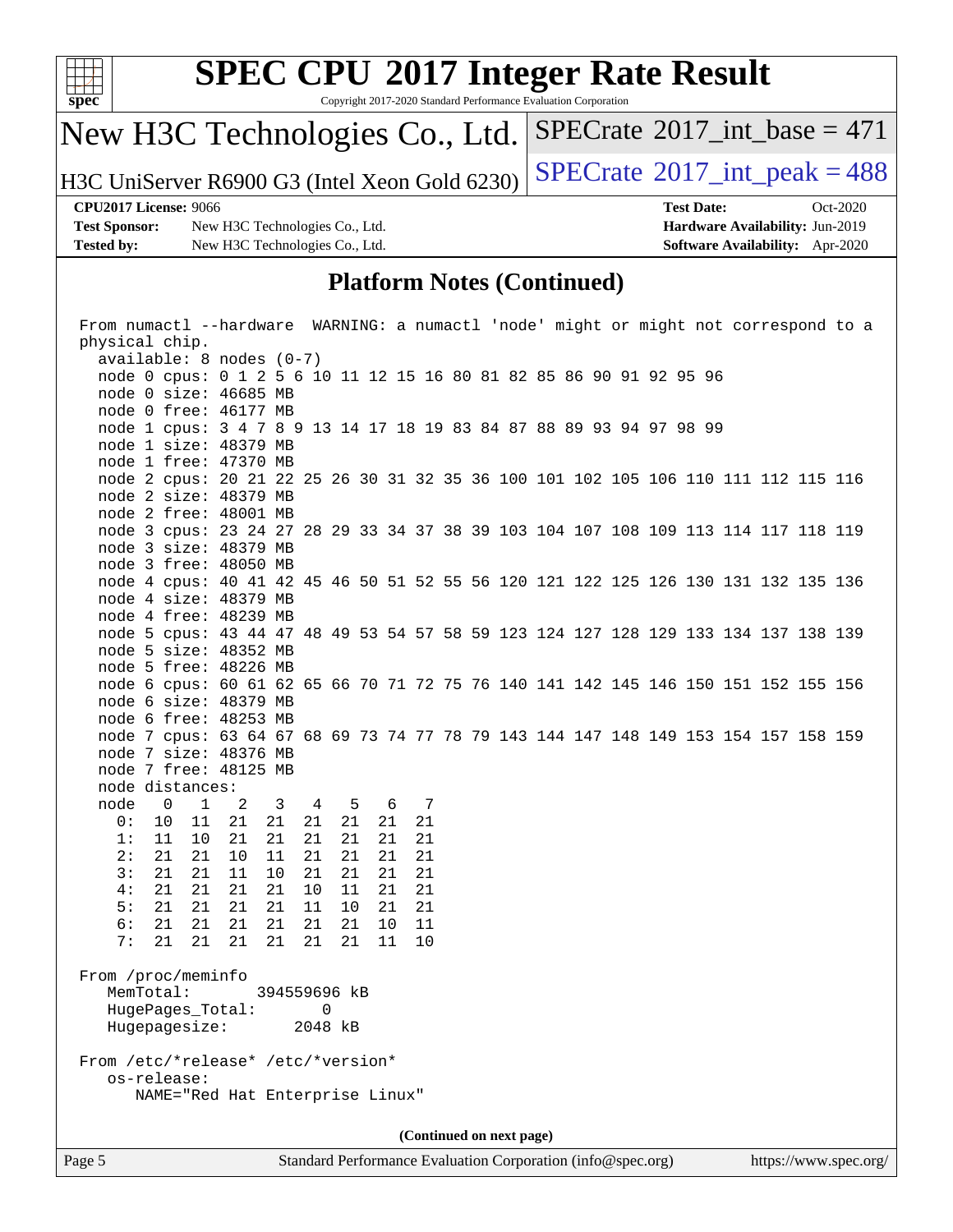

Copyright 2017-2020 Standard Performance Evaluation Corporation

New H3C Technologies Co., Ltd.

H3C UniServer R6900 G3 (Intel Xeon Gold 6230)  $\left|$  [SPECrate](http://www.spec.org/auto/cpu2017/Docs/result-fields.html#SPECrate2017intpeak)<sup>®</sup>[2017\\_int\\_peak = 4](http://www.spec.org/auto/cpu2017/Docs/result-fields.html#SPECrate2017intpeak)88

 $SPECTate$ <sup>®</sup>[2017\\_int\\_base =](http://www.spec.org/auto/cpu2017/Docs/result-fields.html#SPECrate2017intbase) 471

**[Test Sponsor:](http://www.spec.org/auto/cpu2017/Docs/result-fields.html#TestSponsor)** New H3C Technologies Co., Ltd. **[Hardware Availability:](http://www.spec.org/auto/cpu2017/Docs/result-fields.html#HardwareAvailability)** Jun-2019 **[Tested by:](http://www.spec.org/auto/cpu2017/Docs/result-fields.html#Testedby)** New H3C Technologies Co., Ltd. **[Software Availability:](http://www.spec.org/auto/cpu2017/Docs/result-fields.html#SoftwareAvailability)** Apr-2020

**[CPU2017 License:](http://www.spec.org/auto/cpu2017/Docs/result-fields.html#CPU2017License)** 9066 **[Test Date:](http://www.spec.org/auto/cpu2017/Docs/result-fields.html#TestDate)** Oct-2020

#### **[Platform Notes \(Continued\)](http://www.spec.org/auto/cpu2017/Docs/result-fields.html#PlatformNotes)**

Page 6 Standard Performance Evaluation Corporation [\(info@spec.org\)](mailto:info@spec.org) <https://www.spec.org/> VERSION="8.2 (Ootpa)" ID="rhel" ID\_LIKE="fedora" VERSION\_ID="8.2" PLATFORM\_ID="platform:el8" PRETTY\_NAME="Red Hat Enterprise Linux 8.2 (Ootpa)" ANSI\_COLOR="0;31" redhat-release: Red Hat Enterprise Linux release 8.2 (Ootpa) system-release: Red Hat Enterprise Linux release 8.2 (Ootpa) system-release-cpe: cpe:/o:redhat:enterprise\_linux:8.2:ga uname -a: Linux localhost.localdomain 4.18.0-193.el8.x86\_64 #1 SMP Fri Mar 27 14:35:58 UTC 2020 x86\_64 x86\_64 x86\_64 GNU/Linux Kernel self-reported vulnerability status: itlb\_multihit: KVM: Mitigation: Split huge pages CVE-2018-3620 (L1 Terminal Fault): Not affected Microarchitectural Data Sampling: Not affected CVE-2017-5754 (Meltdown): Not affected CVE-2018-3639 (Speculative Store Bypass): Mitigation: Speculative Store Bypass disabled via prctl and seccomp CVE-2017-5753 (Spectre variant 1): Mitigation: usercopy/swapgs barriers and \_\_user pointer sanitization CVE-2017-5715 (Spectre variant 2): Mitigation: Enhanced IBRS, IBPB: conditional, RSB filling tsx\_async\_abort: Mitigation: Clear CPU buffers; SMT vulnerable run-level 3 Oct 23 16:59 SPEC is set to: /home/speccpu Filesystem Type Size Used Avail Use% Mounted on /dev/mapper/rhel-home xfs 839G 52G 787G 7% /home From /sys/devices/virtual/dmi/id BIOS: American Megatrends Inc. 2.00.33 08/22/2019 Vendor: New H3C Technologies Co., Ltd. Product: H3C UniServer R6900 G3 Product Family: Rack Serial: 210235A3T0H204000004 Additional information from dmidecode follows. WARNING: Use caution when you interpret this section. The 'dmidecode' program reads system data which is "intended to allow hardware to be accurately determined", but the intent may not be met, as there are frequent changes to hardware, firmware, and the "DMTF SMBIOS" standard. Memory: **(Continued on next page)**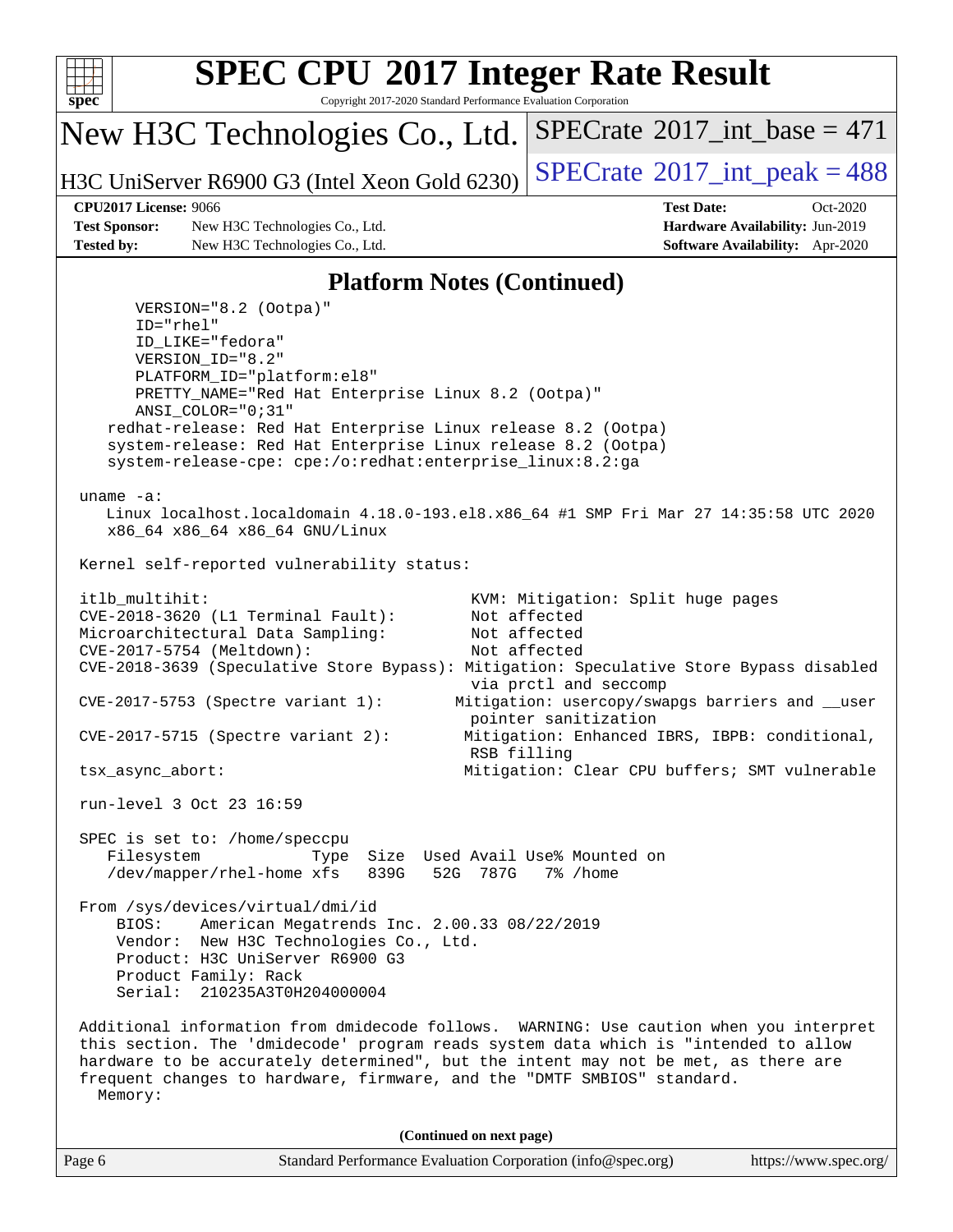

Copyright 2017-2020 Standard Performance Evaluation Corporation

## New H3C Technologies Co., Ltd.

H3C UniServer R6900 G3 (Intel Xeon Gold 6230)  $\left|$  [SPECrate](http://www.spec.org/auto/cpu2017/Docs/result-fields.html#SPECrate2017intpeak)<sup>®</sup>[2017\\_int\\_peak = 4](http://www.spec.org/auto/cpu2017/Docs/result-fields.html#SPECrate2017intpeak)88

 $SPECrate$ <sup>®</sup>[2017\\_int\\_base =](http://www.spec.org/auto/cpu2017/Docs/result-fields.html#SPECrate2017intbase) 471

**[Test Sponsor:](http://www.spec.org/auto/cpu2017/Docs/result-fields.html#TestSponsor)** New H3C Technologies Co., Ltd. **[Hardware Availability:](http://www.spec.org/auto/cpu2017/Docs/result-fields.html#HardwareAvailability)** Jun-2019 **[Tested by:](http://www.spec.org/auto/cpu2017/Docs/result-fields.html#Testedby)** New H3C Technologies Co., Ltd. **[Software Availability:](http://www.spec.org/auto/cpu2017/Docs/result-fields.html#SoftwareAvailability)** Apr-2020

**[CPU2017 License:](http://www.spec.org/auto/cpu2017/Docs/result-fields.html#CPU2017License)** 9066 **[Test Date:](http://www.spec.org/auto/cpu2017/Docs/result-fields.html#TestDate)** Oct-2020

#### **[Platform Notes \(Continued\)](http://www.spec.org/auto/cpu2017/Docs/result-fields.html#PlatformNotes)**

 24x Micron 18ASF2G72PDZ-2G9E1 16 GB 2 rank 2933 24x NO DIMM NO DIMM

(End of data from sysinfo program)

#### **[Compiler Version Notes](http://www.spec.org/auto/cpu2017/Docs/result-fields.html#CompilerVersionNotes)**

| Intel(R) C Compiler for applications running on IA-32, Version 2021.1 NextGen<br>Build 20200304<br>Copyright (C) 1985-2020 Intel Corporation. All rights reserved.<br>---------------------------<br>500.perlbench_r(base) 502.gcc_r(base) 505.mcf_r(base, peak)<br>C<br>525.x264_r(base, peak) 557.xz_r(base)<br>Intel(R) C Compiler for applications running on $Intel(R) 64$ , Version 2021.1<br>NextGen Build 20200304<br>Copyright (C) 1985-2020 Intel Corporation. All rights reserved.<br>500.perlbench_r(peak) 557.xz_r(peak)<br>C<br>Intel(R) C Intel(R) 64 Compiler for applications running on Intel(R) 64,<br>Version 19.1.1.217 Build 20200306<br>Copyright (C) 1985-2020 Intel Corporation. All rights reserved.<br>$ 502.\mathrm{gcc\_r}(\mathrm{peak}) $<br>$\mathcal{C}$<br>Intel(R) C Compiler for applications running on IA-32, Version 2021.1 NextGen<br>Build 20200304<br>Copyright (C) 1985-2020 Intel Corporation. All rights reserved.<br>------------------------<br>$500. perlbench_r(base) 502. gcc_r(base) 505.mcf_r(base, peak)$<br>C<br>525.x264_r(base, peak) 557.xz_r(base)<br>Intel(R) C Compiler for applications running on Intel(R) 64, Version 2021.1<br>NextGen Build 20200304<br>(Continued on next page) | Page 7 | Standard Performance Evaluation Corporation (info@spec.org)<br>https://www.spec.org/ |
|---------------------------------------------------------------------------------------------------------------------------------------------------------------------------------------------------------------------------------------------------------------------------------------------------------------------------------------------------------------------------------------------------------------------------------------------------------------------------------------------------------------------------------------------------------------------------------------------------------------------------------------------------------------------------------------------------------------------------------------------------------------------------------------------------------------------------------------------------------------------------------------------------------------------------------------------------------------------------------------------------------------------------------------------------------------------------------------------------------------------------------------------------------------------------------------------------------------------------------------------------|--------|--------------------------------------------------------------------------------------|
|                                                                                                                                                                                                                                                                                                                                                                                                                                                                                                                                                                                                                                                                                                                                                                                                                                                                                                                                                                                                                                                                                                                                                                                                                                                   |        |                                                                                      |
|                                                                                                                                                                                                                                                                                                                                                                                                                                                                                                                                                                                                                                                                                                                                                                                                                                                                                                                                                                                                                                                                                                                                                                                                                                                   |        |                                                                                      |
|                                                                                                                                                                                                                                                                                                                                                                                                                                                                                                                                                                                                                                                                                                                                                                                                                                                                                                                                                                                                                                                                                                                                                                                                                                                   |        |                                                                                      |
|                                                                                                                                                                                                                                                                                                                                                                                                                                                                                                                                                                                                                                                                                                                                                                                                                                                                                                                                                                                                                                                                                                                                                                                                                                                   |        |                                                                                      |
|                                                                                                                                                                                                                                                                                                                                                                                                                                                                                                                                                                                                                                                                                                                                                                                                                                                                                                                                                                                                                                                                                                                                                                                                                                                   |        |                                                                                      |
|                                                                                                                                                                                                                                                                                                                                                                                                                                                                                                                                                                                                                                                                                                                                                                                                                                                                                                                                                                                                                                                                                                                                                                                                                                                   |        |                                                                                      |
|                                                                                                                                                                                                                                                                                                                                                                                                                                                                                                                                                                                                                                                                                                                                                                                                                                                                                                                                                                                                                                                                                                                                                                                                                                                   |        |                                                                                      |
|                                                                                                                                                                                                                                                                                                                                                                                                                                                                                                                                                                                                                                                                                                                                                                                                                                                                                                                                                                                                                                                                                                                                                                                                                                                   |        |                                                                                      |
|                                                                                                                                                                                                                                                                                                                                                                                                                                                                                                                                                                                                                                                                                                                                                                                                                                                                                                                                                                                                                                                                                                                                                                                                                                                   |        |                                                                                      |
|                                                                                                                                                                                                                                                                                                                                                                                                                                                                                                                                                                                                                                                                                                                                                                                                                                                                                                                                                                                                                                                                                                                                                                                                                                                   |        |                                                                                      |
| ====================<br>-------------------------------                                                                                                                                                                                                                                                                                                                                                                                                                                                                                                                                                                                                                                                                                                                                                                                                                                                                                                                                                                                                                                                                                                                                                                                           | C      | $\vert$ 502.gcc_r(peak)                                                              |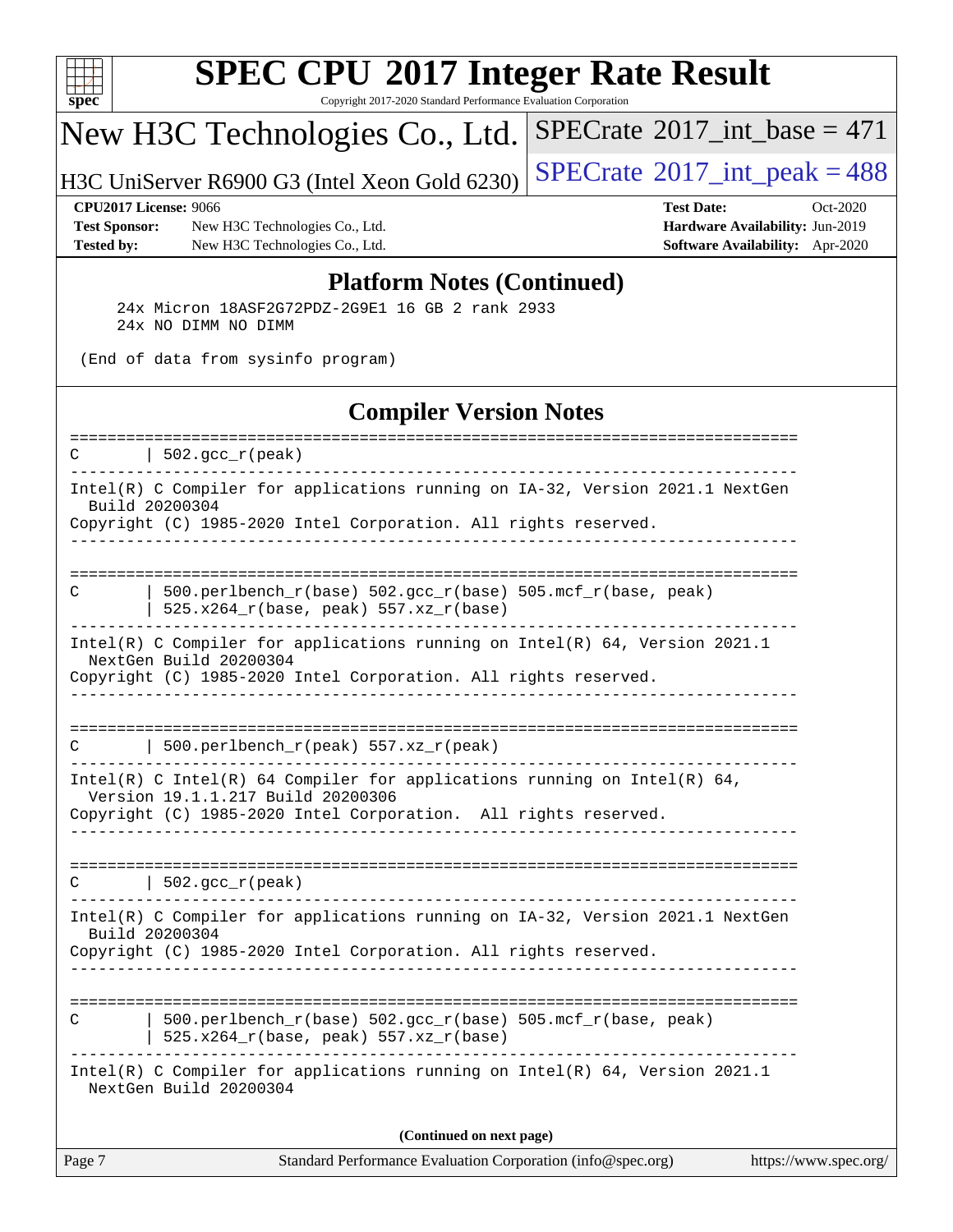| u<br>r |  |  |  |  |  |  |
|--------|--|--|--|--|--|--|

Copyright 2017-2020 Standard Performance Evaluation Corporation

## New H3C Technologies Co., Ltd.

H3C UniServer R6900 G3 (Intel Xeon Gold 6230)  $\left|$  [SPECrate](http://www.spec.org/auto/cpu2017/Docs/result-fields.html#SPECrate2017intpeak)<sup>®</sup>[2017\\_int\\_peak = 4](http://www.spec.org/auto/cpu2017/Docs/result-fields.html#SPECrate2017intpeak)88

 $SPECrate$ <sup>®</sup>[2017\\_int\\_base =](http://www.spec.org/auto/cpu2017/Docs/result-fields.html#SPECrate2017intbase) 471

#### **[CPU2017 License:](http://www.spec.org/auto/cpu2017/Docs/result-fields.html#CPU2017License)** 9066 **[Test Date:](http://www.spec.org/auto/cpu2017/Docs/result-fields.html#TestDate)** Oct-2020

**[Test Sponsor:](http://www.spec.org/auto/cpu2017/Docs/result-fields.html#TestSponsor)** New H3C Technologies Co., Ltd. **[Hardware Availability:](http://www.spec.org/auto/cpu2017/Docs/result-fields.html#HardwareAvailability)** Jun-2019 **[Tested by:](http://www.spec.org/auto/cpu2017/Docs/result-fields.html#Testedby)** New H3C Technologies Co., Ltd. **[Software Availability:](http://www.spec.org/auto/cpu2017/Docs/result-fields.html#SoftwareAvailability)** Apr-2020

### **[Compiler Version Notes \(Continued\)](http://www.spec.org/auto/cpu2017/Docs/result-fields.html#CompilerVersionNotes)**

| Page 8 | Standard Performance Evaluation Corporation (info@spec.org)                                                                                                                            | https://www.spec.org/ |
|--------|----------------------------------------------------------------------------------------------------------------------------------------------------------------------------------------|-----------------------|
|        | (Continued on next page)                                                                                                                                                               |                       |
|        | Fortran   548. exchange2 $r(base, peak)$                                                                                                                                               |                       |
|        | Intel(R) C++ Compiler for applications running on Intel(R) 64, Version 2021.1<br>NextGen Build 20200304<br>Copyright (C) 1985-2020 Intel Corporation. All rights reserved.             |                       |
| $C++$  | -------------------------------<br>520.omnetpp_r(base, peak) 523.xalancbmk_r(base, peak)<br>531.deepsjeng_r(base, peak) 541.leela_r(base, peak)<br>--------------------                |                       |
|        | Intel(R) C Intel(R) 64 Compiler for applications running on Intel(R) 64,<br>Version 19.1.1.217 Build 20200306<br>Copyright (C) 1985-2020 Intel Corporation. All rights reserved.       |                       |
|        | 500.perlbench_r(peak) 557.xz_r(peak)                                                                                                                                                   |                       |
|        | Intel(R) C Compiler for applications running on Intel(R) $64$ , Version 2021.1<br>NextGen Build 20200304<br>Copyright (C) 1985-2020 Intel Corporation. All rights reserved.            |                       |
| C      | 500.perlbench_r(base) 502.gcc_r(base) 505.mcf_r(base, peak)<br>$525.x264_r(base, peak) 557.xz_r(base)$                                                                                 |                       |
|        | Intel(R) C Compiler for applications running on IA-32, Version 2021.1 NextGen<br>Build 20200304<br>Copyright (C) 1985-2020 Intel Corporation. All rights reserved.<br>________________ |                       |
| C      | $502.\text{gcc\_r}(\text{peak})$                                                                                                                                                       |                       |
|        | Copyright (C) 1985-2020 Intel Corporation. All rights reserved.                                                                                                                        |                       |
|        | Intel(R) C Intel(R) 64 Compiler for applications running on Intel(R) 64,<br>Version 19.1.1.217 Build 20200306                                                                          |                       |
|        | 500.perlbench_r(peak) $557.xz_r(peak)$                                                                                                                                                 |                       |
|        | Copyright (C) 1985-2020 Intel Corporation. All rights reserved.                                                                                                                        |                       |
|        |                                                                                                                                                                                        |                       |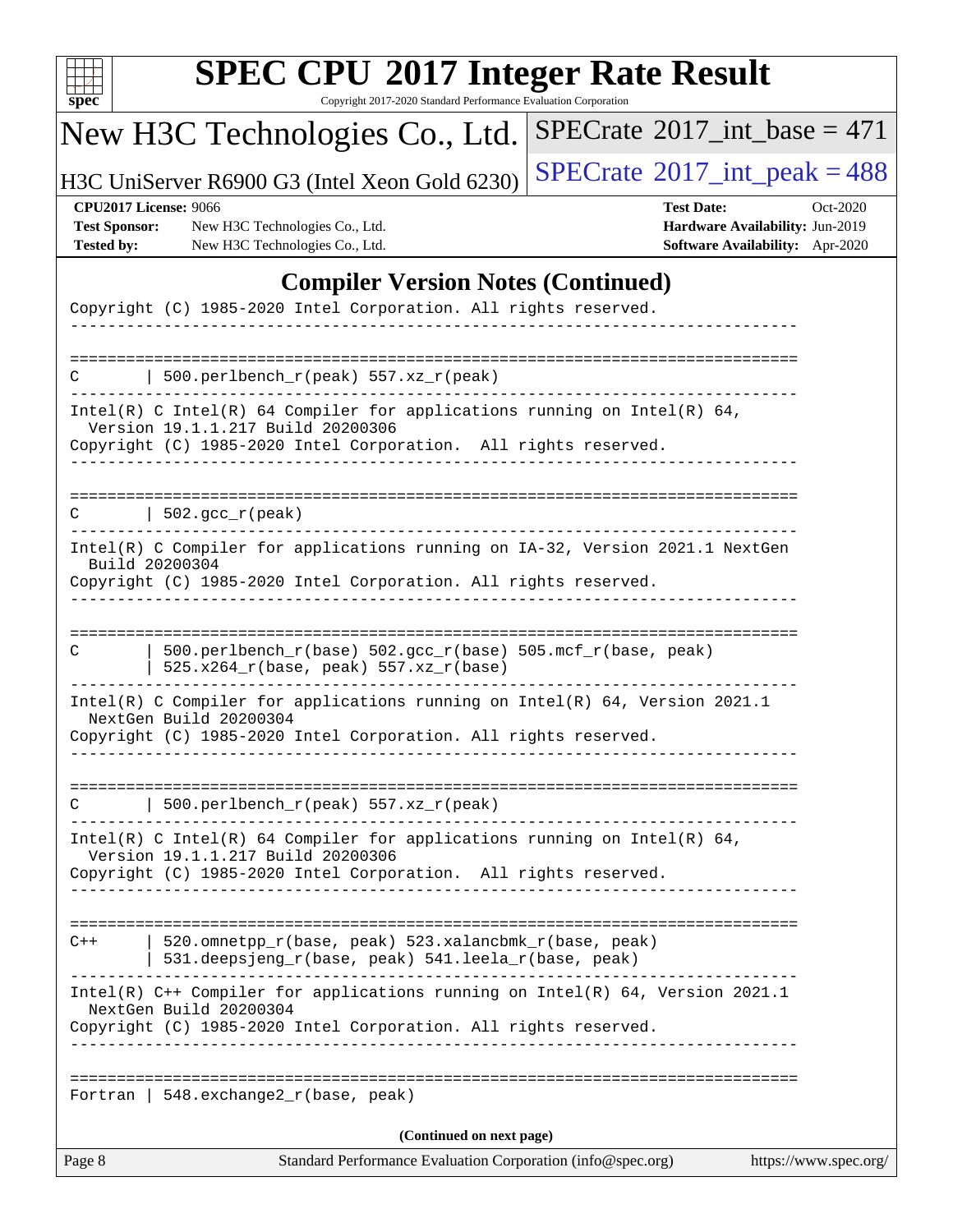

Copyright 2017-2020 Standard Performance Evaluation Corporation

## New H3C Technologies Co., Ltd.

H3C UniServer R6900 G3 (Intel Xeon Gold 6230)  $\left|$  [SPECrate](http://www.spec.org/auto/cpu2017/Docs/result-fields.html#SPECrate2017intpeak)®[2017\\_int\\_peak = 4](http://www.spec.org/auto/cpu2017/Docs/result-fields.html#SPECrate2017intpeak)88

 $SPECTate$ <sup>®</sup>[2017\\_int\\_base =](http://www.spec.org/auto/cpu2017/Docs/result-fields.html#SPECrate2017intbase) 471

**[Test Sponsor:](http://www.spec.org/auto/cpu2017/Docs/result-fields.html#TestSponsor)** New H3C Technologies Co., Ltd. **[Hardware Availability:](http://www.spec.org/auto/cpu2017/Docs/result-fields.html#HardwareAvailability)** Jun-2019 **[Tested by:](http://www.spec.org/auto/cpu2017/Docs/result-fields.html#Testedby)** New H3C Technologies Co., Ltd. **[Software Availability:](http://www.spec.org/auto/cpu2017/Docs/result-fields.html#SoftwareAvailability)** Apr-2020

**[CPU2017 License:](http://www.spec.org/auto/cpu2017/Docs/result-fields.html#CPU2017License)** 9066 **[Test Date:](http://www.spec.org/auto/cpu2017/Docs/result-fields.html#TestDate)** Oct-2020

### **[Compiler Version Notes \(Continued\)](http://www.spec.org/auto/cpu2017/Docs/result-fields.html#CompilerVersionNotes)**

------------------------------------------------------------------------------ Intel(R) Fortran Intel(R) 64 Compiler for applications running on Intel(R) 64, Version 19.1.1.217 Build 20200306 Copyright (C) 1985-2020 Intel Corporation. All rights reserved. ------------------------------------------------------------------------------

## **[Base Compiler Invocation](http://www.spec.org/auto/cpu2017/Docs/result-fields.html#BaseCompilerInvocation)**

[C benchmarks](http://www.spec.org/auto/cpu2017/Docs/result-fields.html#Cbenchmarks):  $i$ cc

[C++ benchmarks:](http://www.spec.org/auto/cpu2017/Docs/result-fields.html#CXXbenchmarks) [icpc](http://www.spec.org/cpu2017/results/res2020q4/cpu2017-20201027-24327.flags.html#user_CXXbase_intel_icpc_c510b6838c7f56d33e37e94d029a35b4a7bccf4766a728ee175e80a419847e808290a9b78be685c44ab727ea267ec2f070ec5dc83b407c0218cded6866a35d07)

[Fortran benchmarks](http://www.spec.org/auto/cpu2017/Docs/result-fields.html#Fortranbenchmarks): [ifort](http://www.spec.org/cpu2017/results/res2020q4/cpu2017-20201027-24327.flags.html#user_FCbase_intel_ifort_8111460550e3ca792625aed983ce982f94888b8b503583aa7ba2b8303487b4d8a21a13e7191a45c5fd58ff318f48f9492884d4413fa793fd88dd292cad7027ca)

## **[Base Portability Flags](http://www.spec.org/auto/cpu2017/Docs/result-fields.html#BasePortabilityFlags)**

 500.perlbench\_r: [-DSPEC\\_LP64](http://www.spec.org/cpu2017/results/res2020q4/cpu2017-20201027-24327.flags.html#b500.perlbench_r_basePORTABILITY_DSPEC_LP64) [-DSPEC\\_LINUX\\_X64](http://www.spec.org/cpu2017/results/res2020q4/cpu2017-20201027-24327.flags.html#b500.perlbench_r_baseCPORTABILITY_DSPEC_LINUX_X64) 502.gcc\_r: [-DSPEC\\_LP64](http://www.spec.org/cpu2017/results/res2020q4/cpu2017-20201027-24327.flags.html#suite_basePORTABILITY502_gcc_r_DSPEC_LP64) 505.mcf\_r: [-DSPEC\\_LP64](http://www.spec.org/cpu2017/results/res2020q4/cpu2017-20201027-24327.flags.html#suite_basePORTABILITY505_mcf_r_DSPEC_LP64) 520.omnetpp\_r: [-DSPEC\\_LP64](http://www.spec.org/cpu2017/results/res2020q4/cpu2017-20201027-24327.flags.html#suite_basePORTABILITY520_omnetpp_r_DSPEC_LP64) 523.xalancbmk\_r: [-DSPEC\\_LP64](http://www.spec.org/cpu2017/results/res2020q4/cpu2017-20201027-24327.flags.html#suite_basePORTABILITY523_xalancbmk_r_DSPEC_LP64) [-DSPEC\\_LINUX](http://www.spec.org/cpu2017/results/res2020q4/cpu2017-20201027-24327.flags.html#b523.xalancbmk_r_baseCXXPORTABILITY_DSPEC_LINUX) 525.x264\_r: [-DSPEC\\_LP64](http://www.spec.org/cpu2017/results/res2020q4/cpu2017-20201027-24327.flags.html#suite_basePORTABILITY525_x264_r_DSPEC_LP64) 531.deepsjeng\_r: [-DSPEC\\_LP64](http://www.spec.org/cpu2017/results/res2020q4/cpu2017-20201027-24327.flags.html#suite_basePORTABILITY531_deepsjeng_r_DSPEC_LP64) 541.leela\_r: [-DSPEC\\_LP64](http://www.spec.org/cpu2017/results/res2020q4/cpu2017-20201027-24327.flags.html#suite_basePORTABILITY541_leela_r_DSPEC_LP64) 548.exchange2\_r: [-DSPEC\\_LP64](http://www.spec.org/cpu2017/results/res2020q4/cpu2017-20201027-24327.flags.html#suite_basePORTABILITY548_exchange2_r_DSPEC_LP64) 557.xz\_r: [-DSPEC\\_LP64](http://www.spec.org/cpu2017/results/res2020q4/cpu2017-20201027-24327.flags.html#suite_basePORTABILITY557_xz_r_DSPEC_LP64)

## **[Base Optimization Flags](http://www.spec.org/auto/cpu2017/Docs/result-fields.html#BaseOptimizationFlags)**

| C benchmarks:                                                                                  |
|------------------------------------------------------------------------------------------------|
| -m64 -qnextgen -std=c11                                                                        |
| -Wl,-plugin-opt=-x86-branches-within-32B-boundaries -Wl,-z, muldefs                            |
| -xCORE-AVX512 -03 -ffast-math -flto -mfpmath=sse -funroll-loops                                |
| -fuse-1d=gold -gopt-mem-layout-trans=4                                                         |
| -L/usr/local/IntelCompiler19/compilers_and_libraries_2020.1.217/linux/compiler/lib/intel64_lin |
| -lqkmalloc                                                                                     |
|                                                                                                |
|                                                                                                |
|                                                                                                |

**(Continued on next page)**

Page 9 Standard Performance Evaluation Corporation [\(info@spec.org\)](mailto:info@spec.org) <https://www.spec.org/>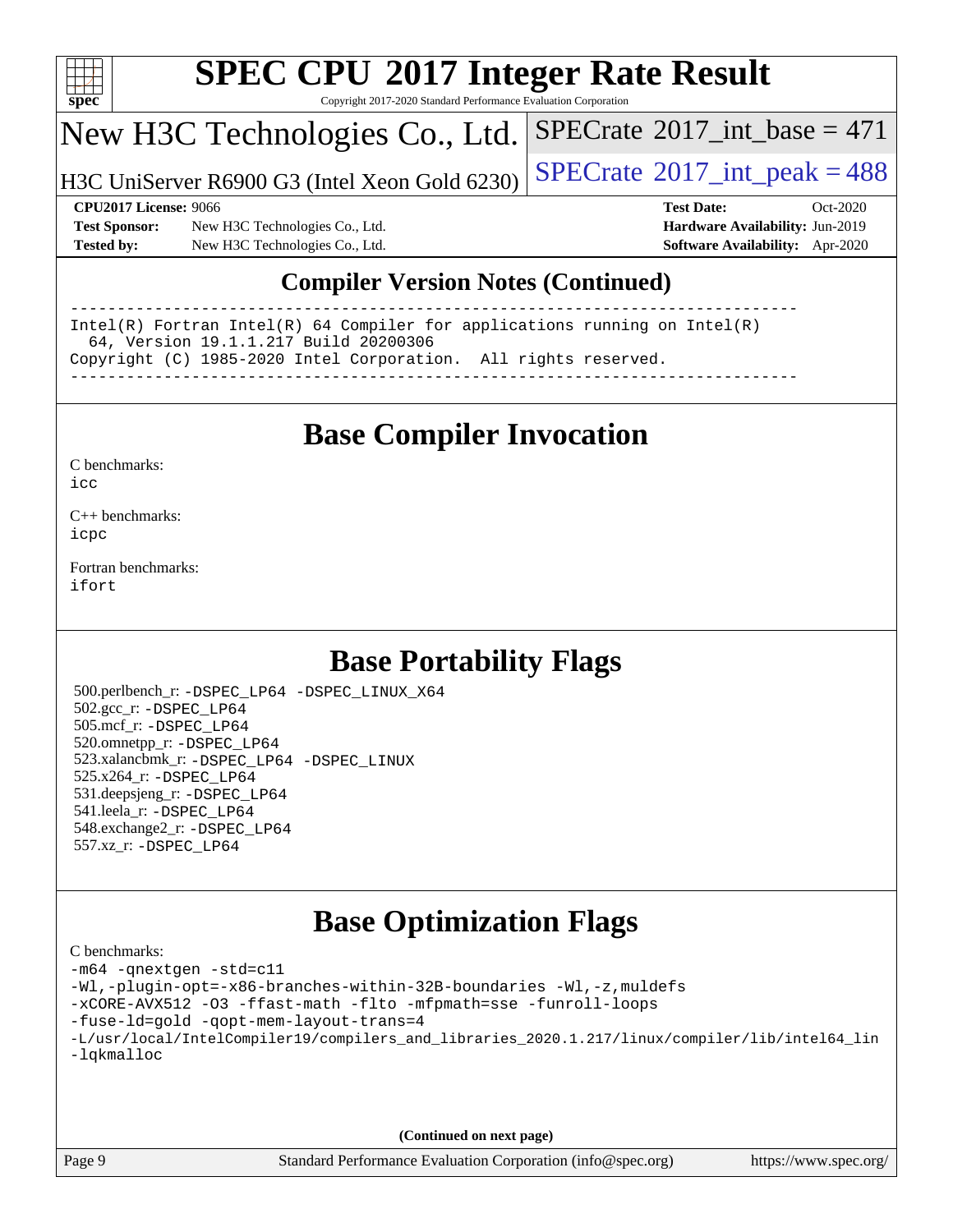

Copyright 2017-2020 Standard Performance Evaluation Corporation

## New H3C Technologies Co., Ltd.

H3C UniServer R6900 G3 (Intel Xeon Gold 6230)  $\vert$  [SPECrate](http://www.spec.org/auto/cpu2017/Docs/result-fields.html#SPECrate2017intpeak)®[2017\\_int\\_peak = 4](http://www.spec.org/auto/cpu2017/Docs/result-fields.html#SPECrate2017intpeak)88

 $SPECTate$ <sup>®</sup>[2017\\_int\\_base =](http://www.spec.org/auto/cpu2017/Docs/result-fields.html#SPECrate2017intbase) 471

**[Test Sponsor:](http://www.spec.org/auto/cpu2017/Docs/result-fields.html#TestSponsor)** New H3C Technologies Co., Ltd. **[Hardware Availability:](http://www.spec.org/auto/cpu2017/Docs/result-fields.html#HardwareAvailability)** Jun-2019 **[Tested by:](http://www.spec.org/auto/cpu2017/Docs/result-fields.html#Testedby)** New H3C Technologies Co., Ltd. **[Software Availability:](http://www.spec.org/auto/cpu2017/Docs/result-fields.html#SoftwareAvailability)** Apr-2020

**[CPU2017 License:](http://www.spec.org/auto/cpu2017/Docs/result-fields.html#CPU2017License)** 9066 **[Test Date:](http://www.spec.org/auto/cpu2017/Docs/result-fields.html#TestDate)** Oct-2020

## **[Base Optimization Flags \(Continued\)](http://www.spec.org/auto/cpu2017/Docs/result-fields.html#BaseOptimizationFlags)**

#### [C++ benchmarks:](http://www.spec.org/auto/cpu2017/Docs/result-fields.html#CXXbenchmarks)

[-m64](http://www.spec.org/cpu2017/results/res2020q4/cpu2017-20201027-24327.flags.html#user_CXXbase_m64-icc) [-qnextgen](http://www.spec.org/cpu2017/results/res2020q4/cpu2017-20201027-24327.flags.html#user_CXXbase_f-qnextgen) [-Wl,-plugin-opt=-x86-branches-within-32B-boundaries](http://www.spec.org/cpu2017/results/res2020q4/cpu2017-20201027-24327.flags.html#user_CXXbase_f-x86-branches-within-32B-boundaries_0098b4e4317ae60947b7b728078a624952a08ac37a3c797dfb4ffeb399e0c61a9dd0f2f44ce917e9361fb9076ccb15e7824594512dd315205382d84209e912f3) [-Wl,-z,muldefs](http://www.spec.org/cpu2017/results/res2020q4/cpu2017-20201027-24327.flags.html#user_CXXbase_link_force_multiple1_b4cbdb97b34bdee9ceefcfe54f4c8ea74255f0b02a4b23e853cdb0e18eb4525ac79b5a88067c842dd0ee6996c24547a27a4b99331201badda8798ef8a743f577) [-xCORE-AVX512](http://www.spec.org/cpu2017/results/res2020q4/cpu2017-20201027-24327.flags.html#user_CXXbase_f-xCORE-AVX512) [-O3](http://www.spec.org/cpu2017/results/res2020q4/cpu2017-20201027-24327.flags.html#user_CXXbase_f-O3) [-ffast-math](http://www.spec.org/cpu2017/results/res2020q4/cpu2017-20201027-24327.flags.html#user_CXXbase_f-ffast-math) [-flto](http://www.spec.org/cpu2017/results/res2020q4/cpu2017-20201027-24327.flags.html#user_CXXbase_f-flto) [-mfpmath=sse](http://www.spec.org/cpu2017/results/res2020q4/cpu2017-20201027-24327.flags.html#user_CXXbase_f-mfpmath_70eb8fac26bde974f8ab713bc9086c5621c0b8d2f6c86f38af0bd7062540daf19db5f3a066d8c6684be05d84c9b6322eb3b5be6619d967835195b93d6c02afa1) [-funroll-loops](http://www.spec.org/cpu2017/results/res2020q4/cpu2017-20201027-24327.flags.html#user_CXXbase_f-funroll-loops) [-fuse-ld=gold](http://www.spec.org/cpu2017/results/res2020q4/cpu2017-20201027-24327.flags.html#user_CXXbase_f-fuse-ld_920b3586e2b8c6e0748b9c84fa9b744736ba725a32cab14ad8f3d4ad28eecb2f59d1144823d2e17006539a88734fe1fc08fc3035f7676166309105a78aaabc32) [-qopt-mem-layout-trans=4](http://www.spec.org/cpu2017/results/res2020q4/cpu2017-20201027-24327.flags.html#user_CXXbase_f-qopt-mem-layout-trans_fa39e755916c150a61361b7846f310bcdf6f04e385ef281cadf3647acec3f0ae266d1a1d22d972a7087a248fd4e6ca390a3634700869573d231a252c784941a8) [-L/usr/local/IntelCompiler19/compilers\\_and\\_libraries\\_2020.1.217/linux/compiler/lib/intel64\\_lin](http://www.spec.org/cpu2017/results/res2020q4/cpu2017-20201027-24327.flags.html#user_CXXbase_linkpath_2cb6f503891ebf8baee7515f4e7d4ec1217444d1d05903cc0091ac4158de400651d2b2313a9fa414cb8a8f0e16ab029634f5c6db340f400369c190d4db8a54a0) [-lqkmalloc](http://www.spec.org/cpu2017/results/res2020q4/cpu2017-20201027-24327.flags.html#user_CXXbase_qkmalloc_link_lib_79a818439969f771c6bc311cfd333c00fc099dad35c030f5aab9dda831713d2015205805422f83de8875488a2991c0a156aaa600e1f9138f8fc37004abc96dc5)

#### [Fortran benchmarks:](http://www.spec.org/auto/cpu2017/Docs/result-fields.html#Fortranbenchmarks)

[-m64](http://www.spec.org/cpu2017/results/res2020q4/cpu2017-20201027-24327.flags.html#user_FCbase_m64-icc) [-Wl,-plugin-opt=-x86-branches-within-32B-boundaries](http://www.spec.org/cpu2017/results/res2020q4/cpu2017-20201027-24327.flags.html#user_FCbase_f-x86-branches-within-32B-boundaries_0098b4e4317ae60947b7b728078a624952a08ac37a3c797dfb4ffeb399e0c61a9dd0f2f44ce917e9361fb9076ccb15e7824594512dd315205382d84209e912f3) [-Wl,-z,muldefs](http://www.spec.org/cpu2017/results/res2020q4/cpu2017-20201027-24327.flags.html#user_FCbase_link_force_multiple1_b4cbdb97b34bdee9ceefcfe54f4c8ea74255f0b02a4b23e853cdb0e18eb4525ac79b5a88067c842dd0ee6996c24547a27a4b99331201badda8798ef8a743f577) [-xCORE-AVX512](http://www.spec.org/cpu2017/results/res2020q4/cpu2017-20201027-24327.flags.html#user_FCbase_f-xCORE-AVX512) [-O3](http://www.spec.org/cpu2017/results/res2020q4/cpu2017-20201027-24327.flags.html#user_FCbase_f-O3) [-ipo](http://www.spec.org/cpu2017/results/res2020q4/cpu2017-20201027-24327.flags.html#user_FCbase_f-ipo) [-no-prec-div](http://www.spec.org/cpu2017/results/res2020q4/cpu2017-20201027-24327.flags.html#user_FCbase_f-no-prec-div) [-qopt-mem-layout-trans=4](http://www.spec.org/cpu2017/results/res2020q4/cpu2017-20201027-24327.flags.html#user_FCbase_f-qopt-mem-layout-trans_fa39e755916c150a61361b7846f310bcdf6f04e385ef281cadf3647acec3f0ae266d1a1d22d972a7087a248fd4e6ca390a3634700869573d231a252c784941a8) [-nostandard-realloc-lhs](http://www.spec.org/cpu2017/results/res2020q4/cpu2017-20201027-24327.flags.html#user_FCbase_f_2003_std_realloc_82b4557e90729c0f113870c07e44d33d6f5a304b4f63d4c15d2d0f1fab99f5daaed73bdb9275d9ae411527f28b936061aa8b9c8f2d63842963b95c9dd6426b8a) [-align array32byte](http://www.spec.org/cpu2017/results/res2020q4/cpu2017-20201027-24327.flags.html#user_FCbase_align_array32byte_b982fe038af199962ba9a80c053b8342c548c85b40b8e86eb3cc33dee0d7986a4af373ac2d51c3f7cf710a18d62fdce2948f201cd044323541f22fc0fffc51b6) [-auto](http://www.spec.org/cpu2017/results/res2020q4/cpu2017-20201027-24327.flags.html#user_FCbase_f-auto) [-mbranches-within-32B-boundaries](http://www.spec.org/cpu2017/results/res2020q4/cpu2017-20201027-24327.flags.html#user_FCbase_f-mbranches-within-32B-boundaries) [-L/usr/local/IntelCompiler19/compilers\\_and\\_libraries\\_2020.1.217/linux/compiler/lib/intel64\\_lin](http://www.spec.org/cpu2017/results/res2020q4/cpu2017-20201027-24327.flags.html#user_FCbase_linkpath_2cb6f503891ebf8baee7515f4e7d4ec1217444d1d05903cc0091ac4158de400651d2b2313a9fa414cb8a8f0e16ab029634f5c6db340f400369c190d4db8a54a0) [-lqkmalloc](http://www.spec.org/cpu2017/results/res2020q4/cpu2017-20201027-24327.flags.html#user_FCbase_qkmalloc_link_lib_79a818439969f771c6bc311cfd333c00fc099dad35c030f5aab9dda831713d2015205805422f83de8875488a2991c0a156aaa600e1f9138f8fc37004abc96dc5)

## **[Peak Compiler Invocation](http://www.spec.org/auto/cpu2017/Docs/result-fields.html#PeakCompilerInvocation)**

[C benchmarks](http://www.spec.org/auto/cpu2017/Docs/result-fields.html#Cbenchmarks): [icc](http://www.spec.org/cpu2017/results/res2020q4/cpu2017-20201027-24327.flags.html#user_CCpeak_intel_icc_66fc1ee009f7361af1fbd72ca7dcefbb700085f36577c54f309893dd4ec40d12360134090235512931783d35fd58c0460139e722d5067c5574d8eaf2b3e37e92)

[C++ benchmarks:](http://www.spec.org/auto/cpu2017/Docs/result-fields.html#CXXbenchmarks) [icpc](http://www.spec.org/cpu2017/results/res2020q4/cpu2017-20201027-24327.flags.html#user_CXXpeak_intel_icpc_c510b6838c7f56d33e37e94d029a35b4a7bccf4766a728ee175e80a419847e808290a9b78be685c44ab727ea267ec2f070ec5dc83b407c0218cded6866a35d07)

[Fortran benchmarks](http://www.spec.org/auto/cpu2017/Docs/result-fields.html#Fortranbenchmarks): [ifort](http://www.spec.org/cpu2017/results/res2020q4/cpu2017-20201027-24327.flags.html#user_FCpeak_intel_ifort_8111460550e3ca792625aed983ce982f94888b8b503583aa7ba2b8303487b4d8a21a13e7191a45c5fd58ff318f48f9492884d4413fa793fd88dd292cad7027ca)

## **[Peak Portability Flags](http://www.spec.org/auto/cpu2017/Docs/result-fields.html#PeakPortabilityFlags)**

 500.perlbench\_r: [-DSPEC\\_LP64](http://www.spec.org/cpu2017/results/res2020q4/cpu2017-20201027-24327.flags.html#b500.perlbench_r_peakPORTABILITY_DSPEC_LP64) [-DSPEC\\_LINUX\\_X64](http://www.spec.org/cpu2017/results/res2020q4/cpu2017-20201027-24327.flags.html#b500.perlbench_r_peakCPORTABILITY_DSPEC_LINUX_X64) 502.gcc\_r: [-D\\_FILE\\_OFFSET\\_BITS=64](http://www.spec.org/cpu2017/results/res2020q4/cpu2017-20201027-24327.flags.html#user_peakPORTABILITY502_gcc_r_file_offset_bits_64_5ae949a99b284ddf4e95728d47cb0843d81b2eb0e18bdfe74bbf0f61d0b064f4bda2f10ea5eb90e1dcab0e84dbc592acfc5018bc955c18609f94ddb8d550002c) 505.mcf\_r: [-DSPEC\\_LP64](http://www.spec.org/cpu2017/results/res2020q4/cpu2017-20201027-24327.flags.html#suite_peakPORTABILITY505_mcf_r_DSPEC_LP64) 520.omnetpp\_r: [-DSPEC\\_LP64](http://www.spec.org/cpu2017/results/res2020q4/cpu2017-20201027-24327.flags.html#suite_peakPORTABILITY520_omnetpp_r_DSPEC_LP64) 523.xalancbmk\_r: [-DSPEC\\_LP64](http://www.spec.org/cpu2017/results/res2020q4/cpu2017-20201027-24327.flags.html#suite_peakPORTABILITY523_xalancbmk_r_DSPEC_LP64) [-DSPEC\\_LINUX](http://www.spec.org/cpu2017/results/res2020q4/cpu2017-20201027-24327.flags.html#b523.xalancbmk_r_peakCXXPORTABILITY_DSPEC_LINUX) 525.x264\_r: [-DSPEC\\_LP64](http://www.spec.org/cpu2017/results/res2020q4/cpu2017-20201027-24327.flags.html#suite_peakPORTABILITY525_x264_r_DSPEC_LP64) 531.deepsjeng\_r: [-DSPEC\\_LP64](http://www.spec.org/cpu2017/results/res2020q4/cpu2017-20201027-24327.flags.html#suite_peakPORTABILITY531_deepsjeng_r_DSPEC_LP64) 541.leela\_r: [-DSPEC\\_LP64](http://www.spec.org/cpu2017/results/res2020q4/cpu2017-20201027-24327.flags.html#suite_peakPORTABILITY541_leela_r_DSPEC_LP64) 548.exchange2\_r: [-DSPEC\\_LP64](http://www.spec.org/cpu2017/results/res2020q4/cpu2017-20201027-24327.flags.html#suite_peakPORTABILITY548_exchange2_r_DSPEC_LP64) 557.xz\_r: [-DSPEC\\_LP64](http://www.spec.org/cpu2017/results/res2020q4/cpu2017-20201027-24327.flags.html#suite_peakPORTABILITY557_xz_r_DSPEC_LP64)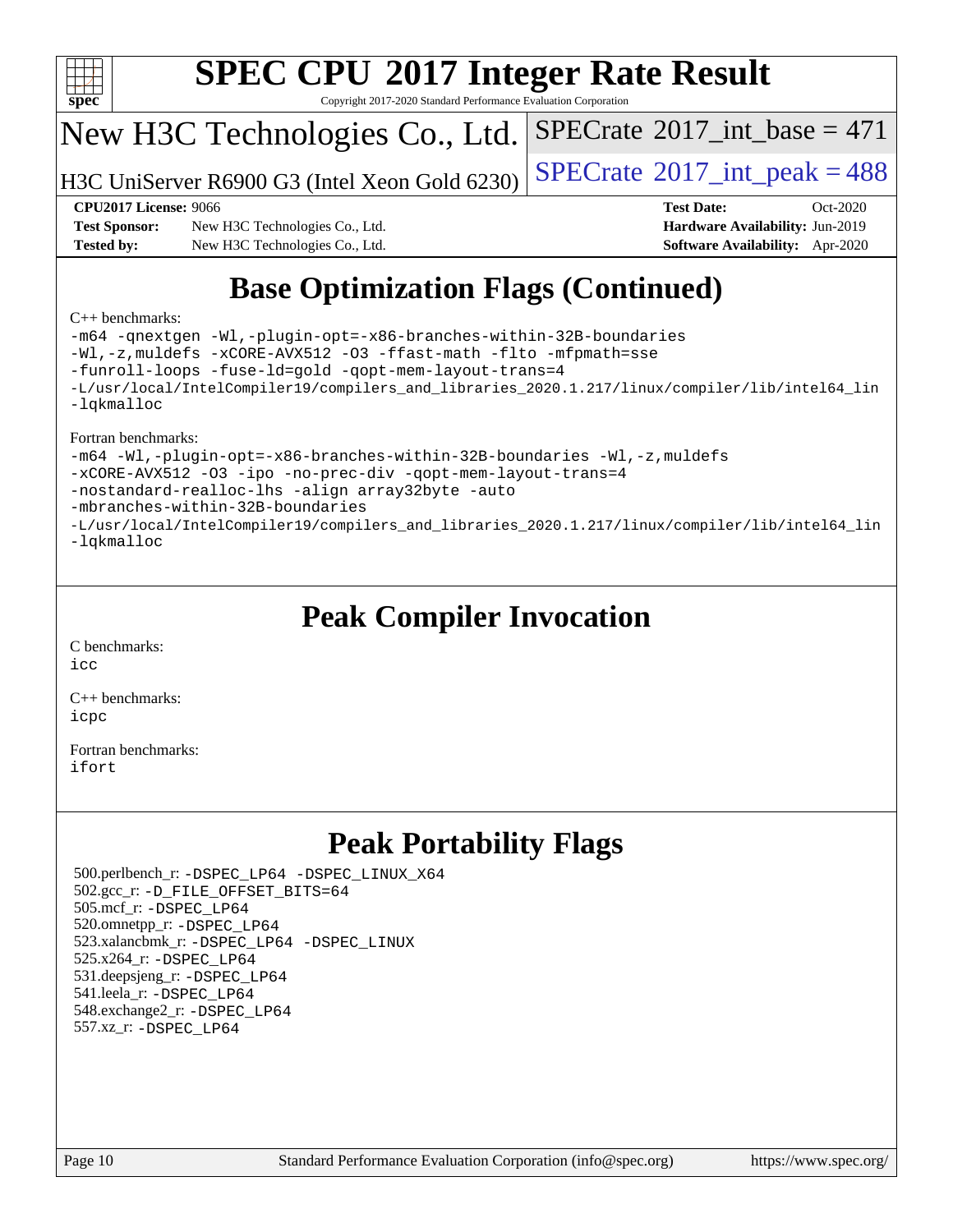| <b>SPEC CPU®2017 Integer Rate Result</b>                                                                                                                                                                                                                                                                                                                                                                                                      |                                               |  |  |  |  |  |  |  |  |  |
|-----------------------------------------------------------------------------------------------------------------------------------------------------------------------------------------------------------------------------------------------------------------------------------------------------------------------------------------------------------------------------------------------------------------------------------------------|-----------------------------------------------|--|--|--|--|--|--|--|--|--|
| spec<br>Copyright 2017-2020 Standard Performance Evaluation Corporation<br>New H3C Technologies Co., Ltd.                                                                                                                                                                                                                                                                                                                                     | $SPECrate^{\circledast}2017\_int\_base = 471$ |  |  |  |  |  |  |  |  |  |
|                                                                                                                                                                                                                                                                                                                                                                                                                                               |                                               |  |  |  |  |  |  |  |  |  |
| H3C UniServer R6900 G3 (Intel Xeon Gold 6230)                                                                                                                                                                                                                                                                                                                                                                                                 | $SPECTate$ <sup>®</sup> 2017_int_peak = 488   |  |  |  |  |  |  |  |  |  |
| <b>CPU2017 License: 9066</b><br><b>Test Date:</b><br>Oct-2020<br>Hardware Availability: Jun-2019<br><b>Test Sponsor:</b><br>New H3C Technologies Co., Ltd.                                                                                                                                                                                                                                                                                    |                                               |  |  |  |  |  |  |  |  |  |
| <b>Tested by:</b><br>New H3C Technologies Co., Ltd.                                                                                                                                                                                                                                                                                                                                                                                           | <b>Software Availability:</b> Apr-2020        |  |  |  |  |  |  |  |  |  |
| <b>Peak Optimization Flags</b>                                                                                                                                                                                                                                                                                                                                                                                                                |                                               |  |  |  |  |  |  |  |  |  |
| C benchmarks:                                                                                                                                                                                                                                                                                                                                                                                                                                 |                                               |  |  |  |  |  |  |  |  |  |
| 500.perlbench_r: -Wl, -z, muldefs -prof-gen(pass 1) -prof-use(pass 2)<br>-xCORE-AVX512 -ipo -03 -no-prec-div<br>-gopt-mem-layout-trans=4 -fno-strict-overflow<br>-mbranches-within-32B-boundaries<br>-L/usr/local/IntelCompiler19/compilers_and_libraries_2020.1.217/linux/compiler/lib/intel64_lin<br>-lqkmalloc                                                                                                                             |                                               |  |  |  |  |  |  |  |  |  |
| $502.gcc_r$ : $-m32$<br>-L/usr/local/IntelCompiler19/compilers_and_libraries_2020.1.217/linux/compiler/lib/ia32_lin<br>-std=gnu89<br>-Wl,-plugin-opt=-x86-branches-within-32B-boundaries<br>-Wl,-z, muldefs -fprofile-generate(pass 1)<br>-fprofile-use=default.profdata(pass 2) -xCORE-AVX512 -flto<br>-Ofast(pass 1) -03 -ffast-math -qnextgen -fuse-ld=gold<br>-qopt-mem-layout-trans=4 -L/usr/local/jemalloc32-5.0.1/lib<br>$-lj$ emalloc |                                               |  |  |  |  |  |  |  |  |  |
| $505.\text{mcf}_r$ : basepeak = yes                                                                                                                                                                                                                                                                                                                                                                                                           |                                               |  |  |  |  |  |  |  |  |  |
| $525.x264$ _r: $-m64$ -qnextgen -std=c11<br>-Wl,-plugin-opt=-x86-branches-within-32B-boundaries<br>-Wl,-z, muldefs -xCORE-AVX512 -flto -03 -ffast-math<br>-fuse-ld=gold -qopt-mem-layout-trans=4 -fno-alias<br>-L/usr/local/IntelCompiler19/compilers_and_libraries_2020.1.217/linux/compiler/lib/intel64_lin<br>-lqkmalloc                                                                                                                   |                                               |  |  |  |  |  |  |  |  |  |
| 557.xz_r:-Wl,-z, muldefs -xCORE-AVX512 -ipo -03 -no-prec-div<br>-qopt-mem-layout-trans=4 -mbranches-within-32B-boundaries<br>-L/usr/local/IntelCompiler19/compilers_and_libraries_2020.1.217/linux/compiler/lib/intel64_lin<br>-lqkmalloc                                                                                                                                                                                                     |                                               |  |  |  |  |  |  |  |  |  |
| $C++$ benchmarks:                                                                                                                                                                                                                                                                                                                                                                                                                             |                                               |  |  |  |  |  |  |  |  |  |
| $520.0$ mnetpp_r: basepeak = yes                                                                                                                                                                                                                                                                                                                                                                                                              |                                               |  |  |  |  |  |  |  |  |  |
| $523.xalanchmk_r:$ basepeak = yes                                                                                                                                                                                                                                                                                                                                                                                                             |                                               |  |  |  |  |  |  |  |  |  |
| $531.\text{deepsjeng_r: basepeak} = \text{yes}$                                                                                                                                                                                                                                                                                                                                                                                               |                                               |  |  |  |  |  |  |  |  |  |
| $541$ leela_r: basepeak = yes                                                                                                                                                                                                                                                                                                                                                                                                                 |                                               |  |  |  |  |  |  |  |  |  |
| Fortran benchmarks:                                                                                                                                                                                                                                                                                                                                                                                                                           |                                               |  |  |  |  |  |  |  |  |  |
|                                                                                                                                                                                                                                                                                                                                                                                                                                               |                                               |  |  |  |  |  |  |  |  |  |
|                                                                                                                                                                                                                                                                                                                                                                                                                                               |                                               |  |  |  |  |  |  |  |  |  |
| (Continued on next page)<br>Page 11<br>Standard Performance Evaluation Corporation (info@spec.org)                                                                                                                                                                                                                                                                                                                                            | https://www.spec.org/                         |  |  |  |  |  |  |  |  |  |